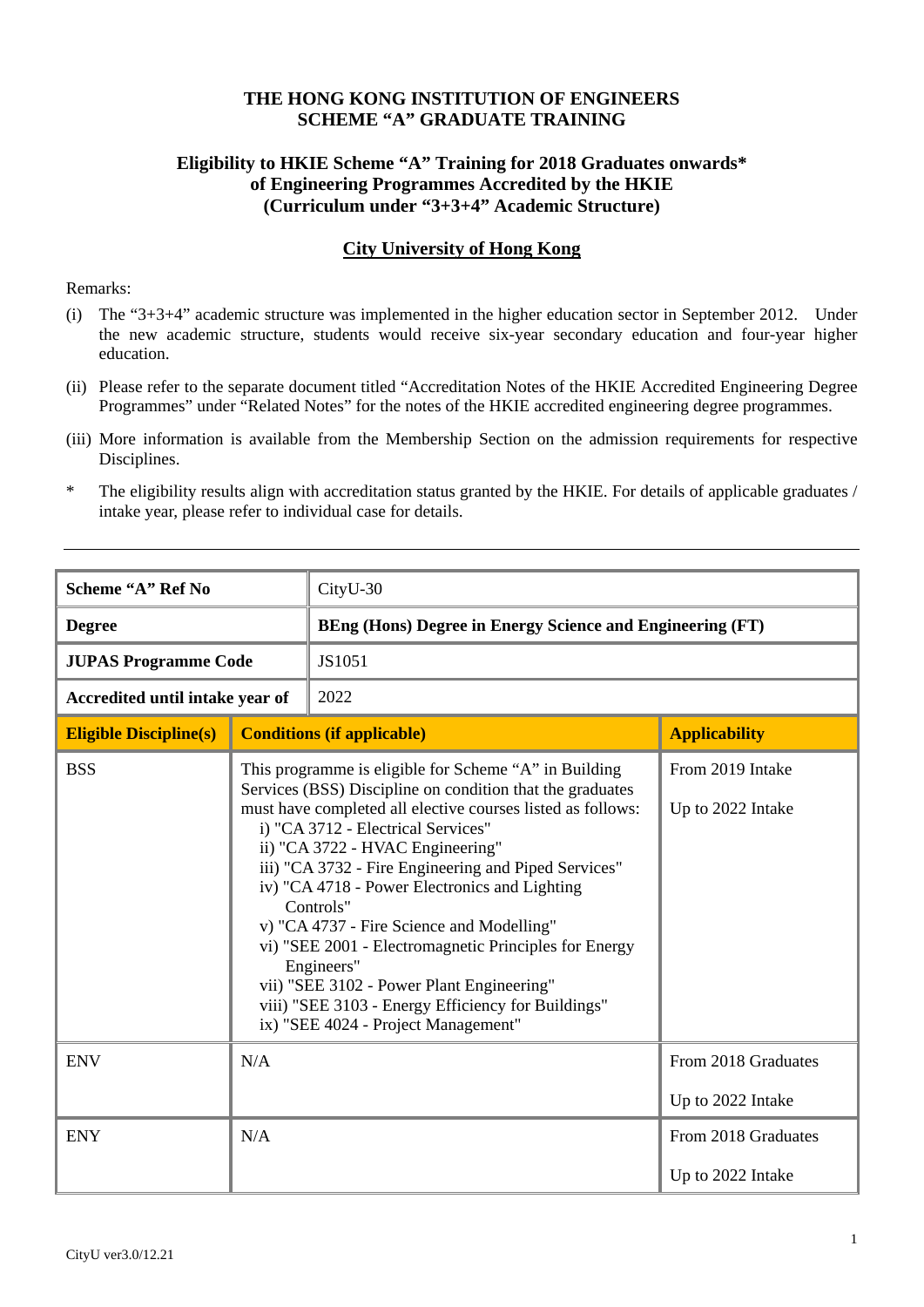| Scheme "A" Ref No               |                                                                                                                                                                                                                                                                                                                                                                                                                                                                                                                                                                                        | CityU-31                                                    |                                          |  |
|---------------------------------|----------------------------------------------------------------------------------------------------------------------------------------------------------------------------------------------------------------------------------------------------------------------------------------------------------------------------------------------------------------------------------------------------------------------------------------------------------------------------------------------------------------------------------------------------------------------------------------|-------------------------------------------------------------|------------------------------------------|--|
| <b>Degree</b>                   |                                                                                                                                                                                                                                                                                                                                                                                                                                                                                                                                                                                        | BEng (Hons) Degree in Civil and Structural Engineering (FT) |                                          |  |
| <b>JUPAS Programme Code</b>     |                                                                                                                                                                                                                                                                                                                                                                                                                                                                                                                                                                                        |                                                             |                                          |  |
| Accredited until intake year of |                                                                                                                                                                                                                                                                                                                                                                                                                                                                                                                                                                                        |                                                             |                                          |  |
| <b>Eligible Discipline(s)</b>   |                                                                                                                                                                                                                                                                                                                                                                                                                                                                                                                                                                                        | <b>Conditions (if applicable)</b>                           | <b>Applicability</b>                     |  |
| <b>CVL</b>                      | N/A                                                                                                                                                                                                                                                                                                                                                                                                                                                                                                                                                                                    |                                                             | From 2018 Graduates                      |  |
|                                 |                                                                                                                                                                                                                                                                                                                                                                                                                                                                                                                                                                                        |                                                             | Up to 2015 Intake                        |  |
| <b>STL</b>                      | Graduates of this programme are eligible for Structural<br>(STL) Scheme "A" Discipline on condition that they have<br>completed any one of following courses:<br>(i) "CA 4644 - Wind and Earthquake Engineering",<br>(ii) "CA 4682 - Advanced Geotechnical and Foundation<br>Engineering", or<br>(iii) "CA 4516 - Final Year Project*", which must be in<br>structural engineering.<br>* Project details such as the topic and abstract should be<br>submitted with the trainee registration (Form TD2). Each<br>case shall be referred to the Panel for final review and<br>decision. |                                                             | From 2018 Graduates<br>Up to 2015 Intake |  |

| Scheme "A" Ref No               |                                                                                                                                                                                                        | CityU-32                                                        |                                          |  |
|---------------------------------|--------------------------------------------------------------------------------------------------------------------------------------------------------------------------------------------------------|-----------------------------------------------------------------|------------------------------------------|--|
| <b>Degree</b>                   |                                                                                                                                                                                                        | <b>BEng (Hons) Degree in Building Services Engineering (FT)</b> |                                          |  |
| <b>JUPAS Programme Code</b>     |                                                                                                                                                                                                        |                                                                 |                                          |  |
| Accredited until intake year of |                                                                                                                                                                                                        | $-$                                                             |                                          |  |
| <b>Eligible Discipline(s)</b>   | <b>Conditions (if applicable)</b>                                                                                                                                                                      |                                                                 | <b>Applicability</b>                     |  |
| <b>ACE</b>                      | This programme is eligible for Scheme "A" in Aircraft<br>(ACE) Discipline on condition that the graduates must have<br>completed "CA 4717 - Electrical Engineering Practices".                         |                                                                 | From 2018 Graduates<br>Up to 2015 Intake |  |
| <b>BSS</b>                      | N/A                                                                                                                                                                                                    |                                                                 | From 2018 Graduates<br>Up to 2015 Intake |  |
| <b>ENY</b>                      | This programme is eligible for Scheme "A" in Energy<br>(ENY) Discipline on condition that the graduates must<br>have completed the elective module of "CA 4717 -<br>Electrical Engineering Practices". |                                                                 | From 2018 Graduates<br>Up to 2015 Intake |  |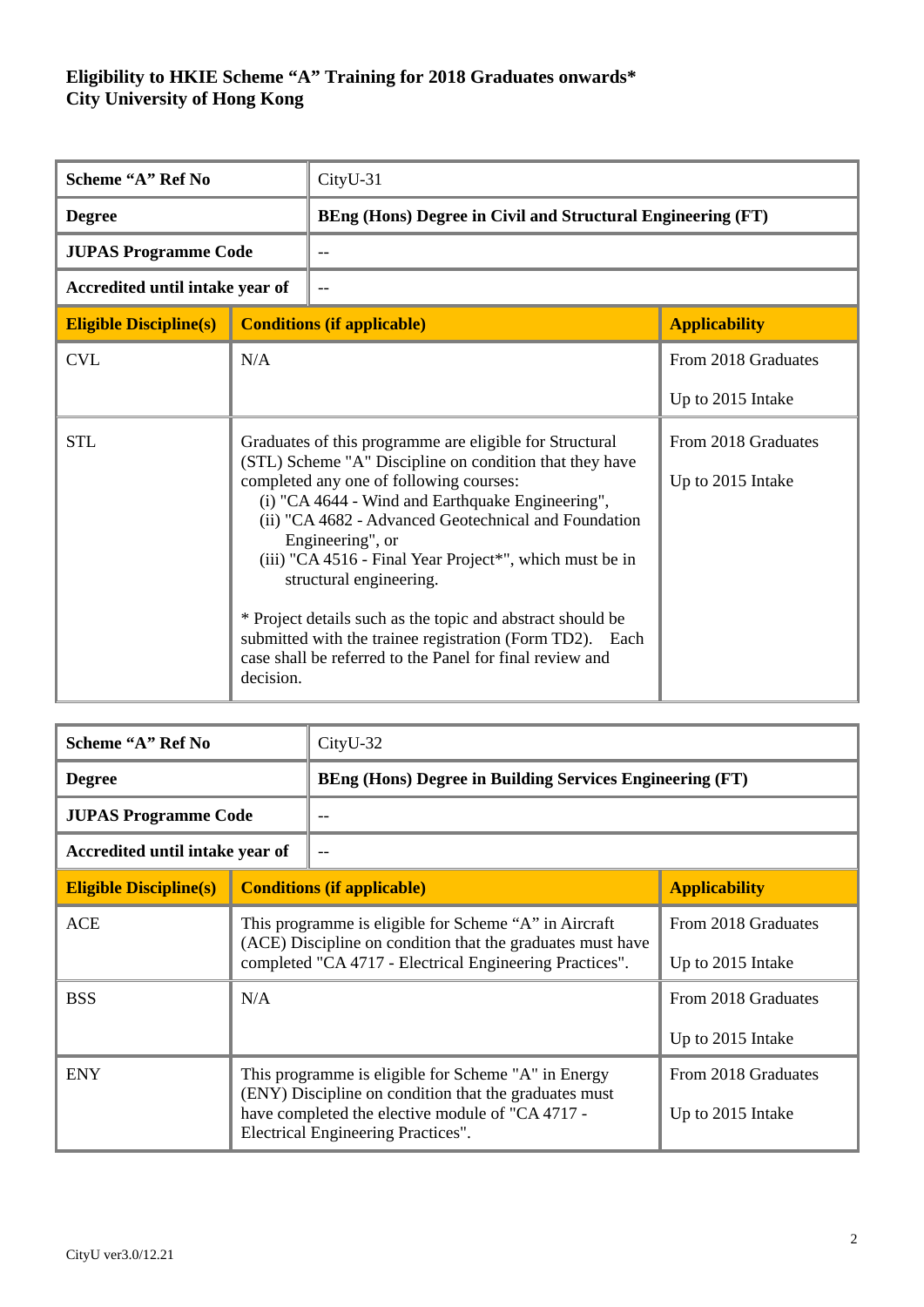| Scheme "A" Ref No                                                                                                                                                                                                         |                                   | $CityU-32$                                                      |                      |  |
|---------------------------------------------------------------------------------------------------------------------------------------------------------------------------------------------------------------------------|-----------------------------------|-----------------------------------------------------------------|----------------------|--|
| <b>Degree</b>                                                                                                                                                                                                             |                                   | <b>BEng (Hons) Degree in Building Services Engineering (FT)</b> |                      |  |
| <b>JUPAS Programme Code</b>                                                                                                                                                                                               |                                   |                                                                 |                      |  |
| Accredited until intake year of                                                                                                                                                                                           |                                   | $-$                                                             |                      |  |
| <b>Eligible Discipline(s)</b>                                                                                                                                                                                             | <b>Conditions (if applicable)</b> |                                                                 | <b>Applicability</b> |  |
| <b>FRE</b>                                                                                                                                                                                                                | N/A                               |                                                                 | From 2018 Graduates  |  |
| Remarks: please refer to the "Admission Requirements for<br>the Fire Discipline" from Downloads - Membership for the<br>top-up requirements to be fulfilled before applying to the<br>class of Member in Fire Discipline. |                                   | Up to 2015 Intake                                               |                      |  |

| Scheme "A" Ref No               |     | $CityU-33$                                                      |                      |  |
|---------------------------------|-----|-----------------------------------------------------------------|----------------------|--|
| <b>Degree</b>                   |     | BEng Degree in Construction Engineering and Management (FT) (%) |                      |  |
| <b>JUPAS Programme Code</b>     |     | --                                                              |                      |  |
| Accredited until intake year of |     | 2015(9)                                                         |                      |  |
| <b>Eligible Discipline(s)</b>   |     | <b>Conditions (if applicable)</b>                               | <b>Applicability</b> |  |
| <b>BUD</b>                      | N/A |                                                                 | From 2018 Graduates  |  |
|                                 |     |                                                                 | Up to 2015 Intake    |  |

| Scheme "A" Ref No               |     | $CityU-34$                                                       |                      |  |
|---------------------------------|-----|------------------------------------------------------------------|----------------------|--|
| <b>Degree</b>                   |     | BEng Degree in Electronic and Communication Engineering (FT) (%) |                      |  |
| <b>JUPAS Programme Code</b>     |     |                                                                  |                      |  |
| Accredited until intake year of |     | $-$                                                              |                      |  |
| <b>Eligible Discipline(s)</b>   |     | <b>Conditions (if applicable)</b>                                | <b>Applicability</b> |  |
| <b>CAI</b>                      | N/A |                                                                  | From 2018 Graduates  |  |
|                                 |     |                                                                  | Up to 2019 Intake    |  |
| <b>ENS</b>                      | N/A |                                                                  | From 2018 Graduates  |  |
|                                 |     |                                                                  | Up to 2019 Intake    |  |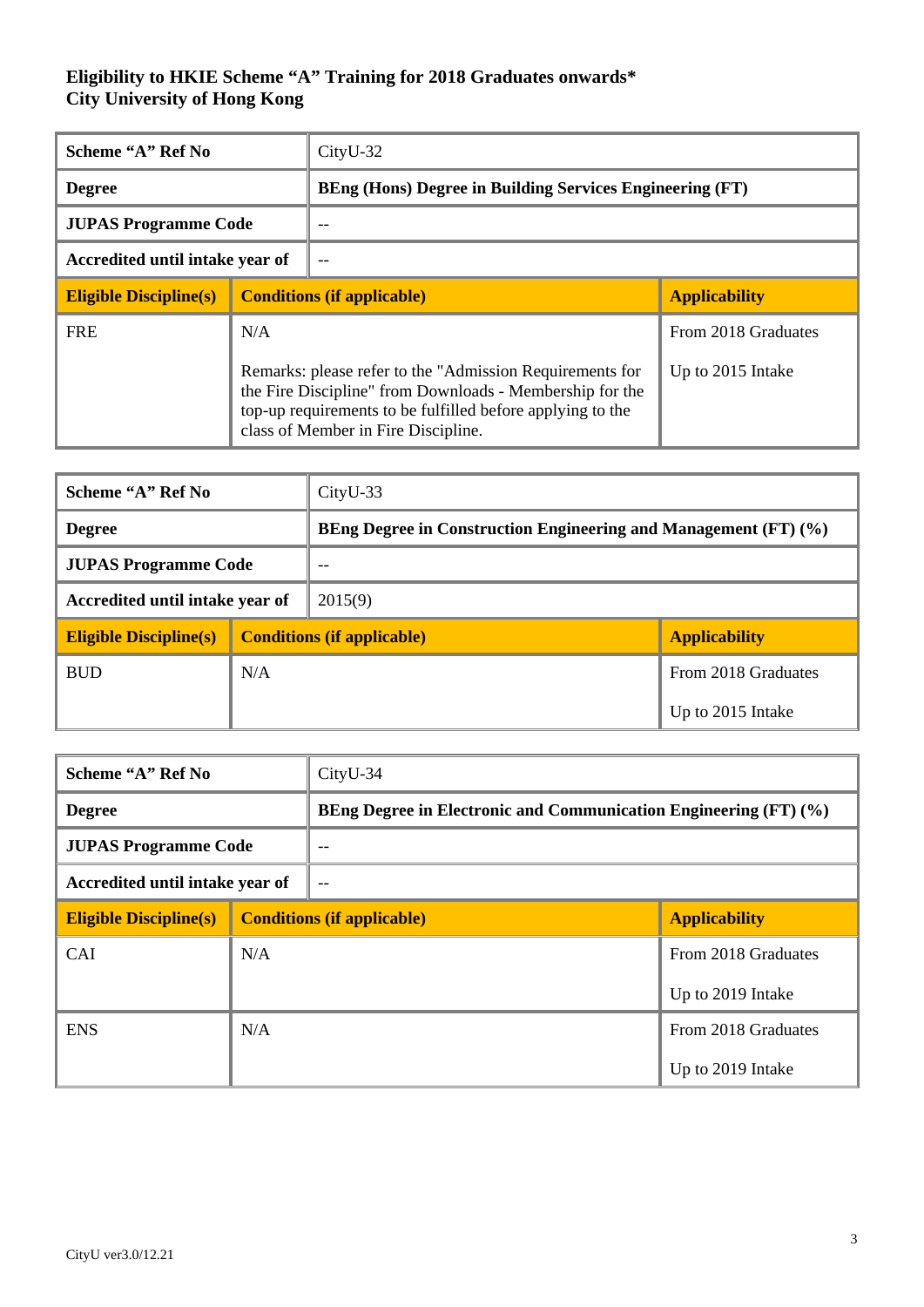| Scheme "A" Ref No               |     | $CityU-34_1$                      |                                                                  |  |
|---------------------------------|-----|-----------------------------------|------------------------------------------------------------------|--|
| <b>Degree</b>                   |     |                                   | <b>BEng Degree in Electronic and Electrical Engineering (FT)</b> |  |
| <b>JUPAS Programme Code</b>     |     | JS1205                            |                                                                  |  |
| Accredited until intake year of |     | 2023(80)                          |                                                                  |  |
| <b>Eligible Discipline(s)</b>   |     | <b>Conditions (if applicable)</b> | <b>Applicability</b>                                             |  |
| <b>CAI</b>                      | N/A |                                   | From 2020 Intake                                                 |  |
|                                 |     |                                   | Up to 2023 Intake                                                |  |
| <b>ENS</b>                      | N/A |                                   | From 2020 Intake                                                 |  |
|                                 |     |                                   | Up to 2023 Intake                                                |  |

| Scheme "A" Ref No               |     | $CityU-35_0$                                    |                      |  |
|---------------------------------|-----|-------------------------------------------------|----------------------|--|
| <b>Degree</b>                   |     | <b>BEng Degree in Computer Engineering (FT)</b> |                      |  |
| <b>JUPAS Programme Code</b>     |     |                                                 |                      |  |
| Accredited until intake year of |     | $-$                                             |                      |  |
| <b>Eligible Discipline(s)</b>   |     | <b>Conditions (if applicable)</b>               | <b>Applicability</b> |  |
| <b>ENS</b>                      | N/A |                                                 | From 2018 Graduates  |  |
|                                 |     |                                                 | Up to 2014 Intake    |  |
| <b>INF</b>                      | N/A |                                                 | From 2018 Graduates  |  |
|                                 |     |                                                 | Up to 2014 Intake    |  |

| Scheme "A" Ref No               |                                                                                                                                                                       | $CityU-35$                                            |                                          |  |
|---------------------------------|-----------------------------------------------------------------------------------------------------------------------------------------------------------------------|-------------------------------------------------------|------------------------------------------|--|
| <b>Degree</b>                   |                                                                                                                                                                       | BEng Degree in Computer and Data Engineering (FT) (%) |                                          |  |
| <b>JUPAS Programme Code</b>     |                                                                                                                                                                       | JS1205                                                |                                          |  |
| Accredited until intake year of |                                                                                                                                                                       | 2023(57)                                              |                                          |  |
| <b>Eligible Discipline(s)</b>   | <b>Conditions (if applicable)</b>                                                                                                                                     |                                                       | <b>Applicability</b>                     |  |
| <b>ENS</b>                      | N/A                                                                                                                                                                   |                                                       | 2018 to 2019 Graduates                   |  |
|                                 | This programme is eligible for Scheme "A" in Electronics<br>(ENS) Discipline on condition that the graduates must have<br>completed "EE 4316 - Mobile Data Networks". |                                                       | From 2020 Graduates<br>Up to 2023 Intake |  |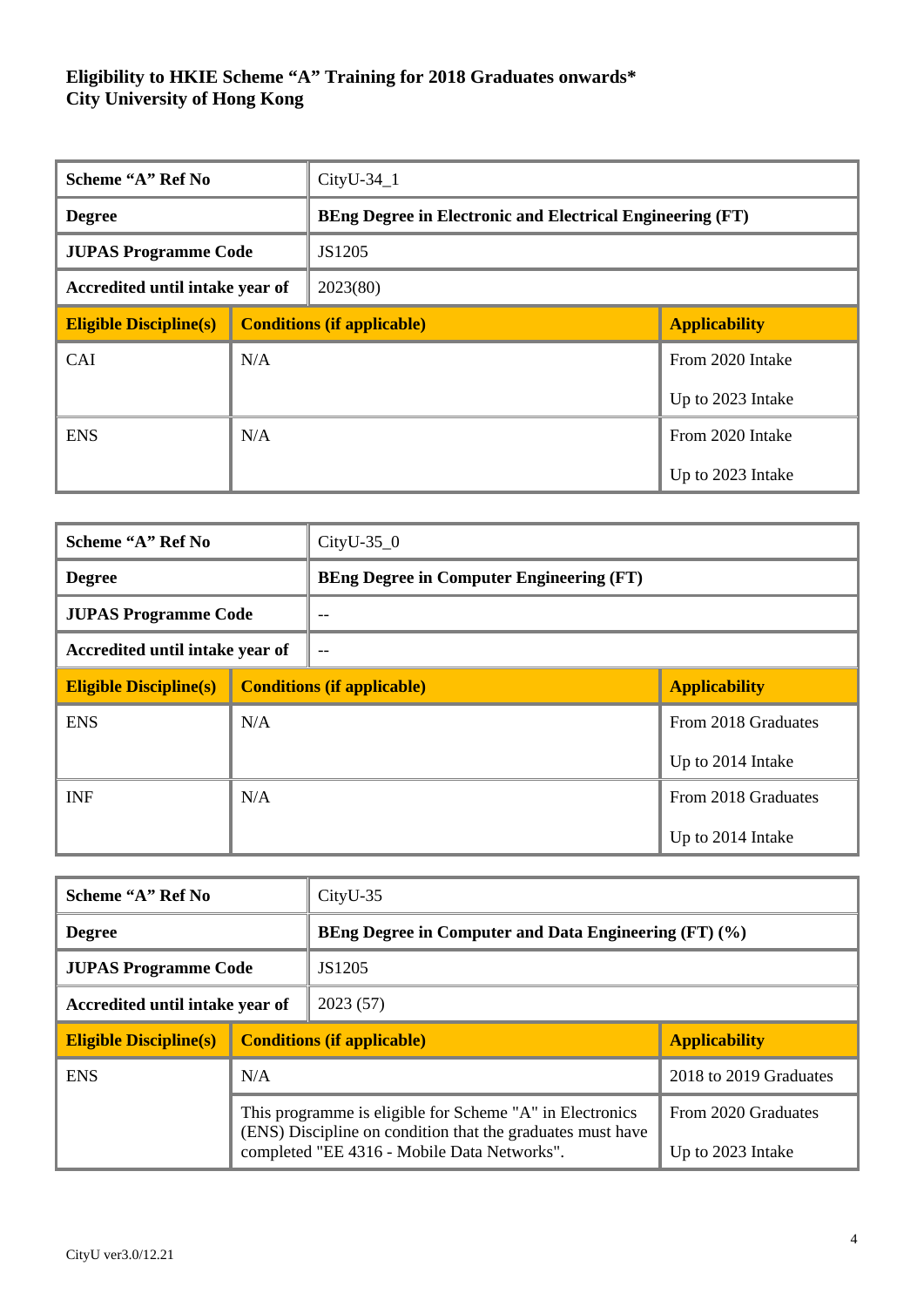| Scheme "A" Ref No               |        | $CityU-35$                                            |                      |  |
|---------------------------------|--------|-------------------------------------------------------|----------------------|--|
| <b>Degree</b>                   |        | BEng Degree in Computer and Data Engineering (FT) (%) |                      |  |
| <b>JUPAS Programme Code</b>     | JS1205 |                                                       |                      |  |
| Accredited until intake year of |        | 2023(57)                                              |                      |  |
| <b>Eligible Discipline(s)</b>   |        | <b>Conditions (if applicable)</b>                     | <b>Applicability</b> |  |
| <b>INF</b>                      | N/A    |                                                       | From 2018 Graduates  |  |
|                                 |        |                                                       | Up to 2023 Intake    |  |

| Scheme "A" Ref No               |     | $CityU-36$                        |                                                        |  |
|---------------------------------|-----|-----------------------------------|--------------------------------------------------------|--|
| <b>Degree</b>                   |     |                                   | <b>BEng Degree in Information Engineering (FT) (%)</b> |  |
| <b>JUPAS Programme Code</b>     |     | JS1205                            |                                                        |  |
| Accredited until intake year of |     | 2023(4)                           |                                                        |  |
| <b>Eligible Discipline(s)</b>   |     | <b>Conditions (if applicable)</b> | <b>Applicability</b>                                   |  |
| <b>ENS</b>                      | N/A |                                   | From 2018 Graduates                                    |  |
|                                 |     |                                   | Up to 2023 Intake                                      |  |
| <b>INF</b>                      | N/A |                                   | From 2018 Graduates                                    |  |
|                                 |     |                                   | Up to 2023 Intake                                      |  |

| Scheme "A" Ref No               |     | CityU-37                                             |                        |  |
|---------------------------------|-----|------------------------------------------------------|------------------------|--|
| <b>Degree</b>                   |     | <b>BEng Degree in Materials Engineering (FT) (%)</b> |                        |  |
| <b>JUPAS Programme Code</b>     |     | $-$                                                  |                        |  |
| Accredited until intake year of |     | $-$                                                  |                        |  |
| <b>Eligible Discipline(s)</b>   |     | <b>Conditions (if applicable)</b>                    | <b>Applicability</b>   |  |
| <b>ACE</b>                      | N/A |                                                      | 2018 to 2019 Graduates |  |
| <b>MAT</b>                      | N/A |                                                      | From 2018 Graduates    |  |
|                                 |     |                                                      | Up to 2018 Intake      |  |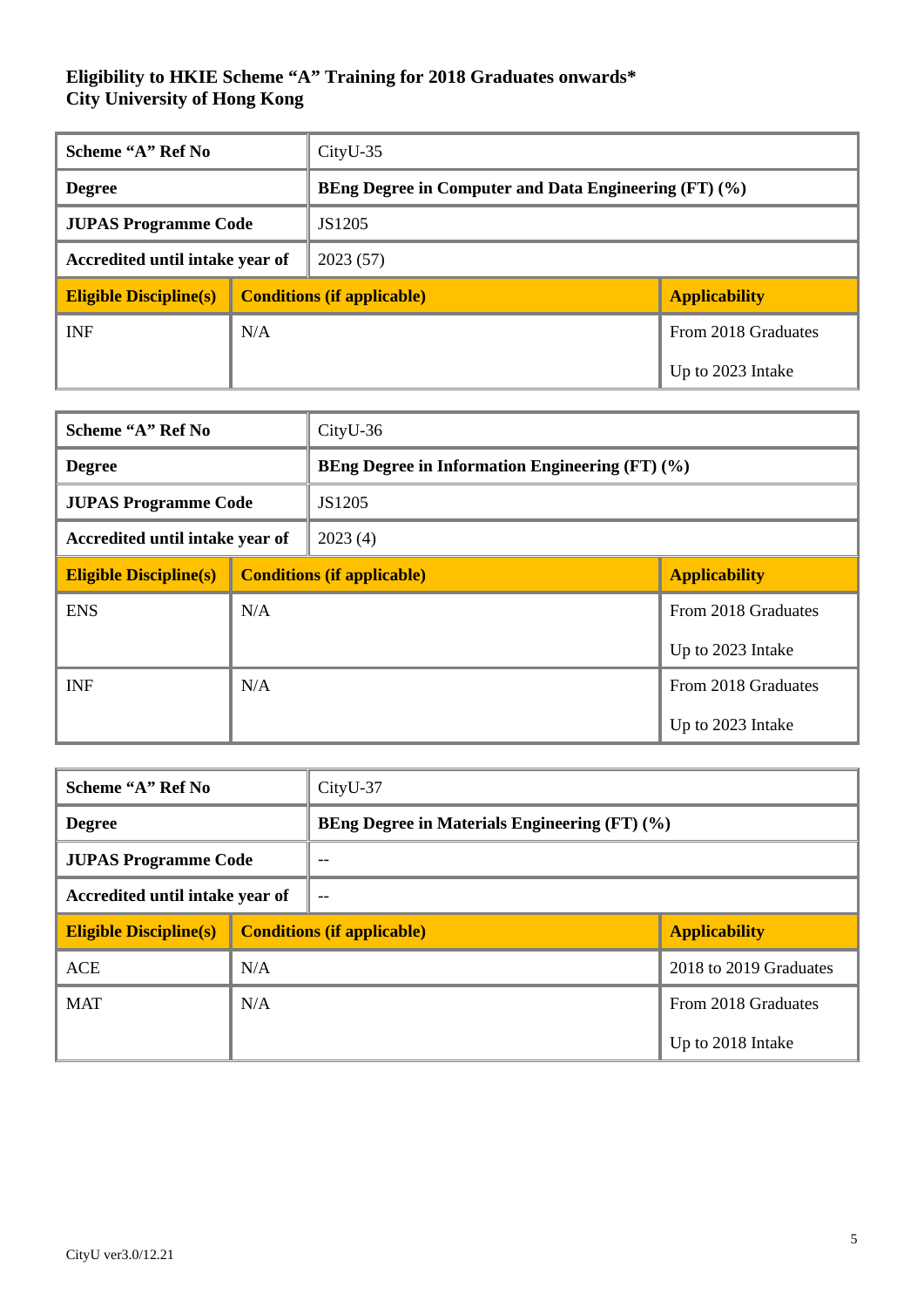| Scheme "A" Ref No               |     | $CityU-37_1$                                                     |                      |  |
|---------------------------------|-----|------------------------------------------------------------------|----------------------|--|
| <b>Degree</b>                   |     | <b>BEng Degree in Materials Science and Engineering (FT) (%)</b> |                      |  |
| <b>JUPAS Programme Code</b>     |     | JS1210                                                           |                      |  |
| Accredited until intake year of |     | 2023(11)                                                         |                      |  |
| <b>Eligible Discipline(s)</b>   |     | <b>Conditions (if applicable)</b>                                | <b>Applicability</b> |  |
| <b>MAT</b>                      | N/A |                                                                  | From 2019 Intake     |  |
|                                 |     |                                                                  | Up to 2023 Intake    |  |

| Scheme "A" Ref No               |                                                                                                                                                                                                                                                                                                    | CityU-38                                               |                      |  |
|---------------------------------|----------------------------------------------------------------------------------------------------------------------------------------------------------------------------------------------------------------------------------------------------------------------------------------------------|--------------------------------------------------------|----------------------|--|
| <b>Degree</b>                   |                                                                                                                                                                                                                                                                                                    | <b>BEng Degree in Mechatronic Engineering (FT) (%)</b> |                      |  |
| <b>JUPAS Programme Code</b>     |                                                                                                                                                                                                                                                                                                    |                                                        |                      |  |
| Accredited until intake year of |                                                                                                                                                                                                                                                                                                    | 2015 (69)                                              |                      |  |
| <b>Eligible Discipline(s)</b>   |                                                                                                                                                                                                                                                                                                    | <b>Conditions (if applicable)</b>                      | <b>Applicability</b> |  |
| <b>ACE</b>                      | N/A                                                                                                                                                                                                                                                                                                |                                                        | From 2018 Graduates  |  |
|                                 |                                                                                                                                                                                                                                                                                                    |                                                        | Up to 2015 Intake    |  |
| CAI                             | N/A                                                                                                                                                                                                                                                                                                |                                                        | From 2018 Graduates  |  |
|                                 |                                                                                                                                                                                                                                                                                                    |                                                        | Up to 2015 Intake    |  |
| <b>ENS</b>                      | N/A                                                                                                                                                                                                                                                                                                |                                                        | From 2018 Graduates  |  |
|                                 |                                                                                                                                                                                                                                                                                                    |                                                        | Up to 2015 Intake    |  |
| <b>MIS</b>                      | This programme is eligible for Scheme "A" in<br>Manufacturing, Industrial & Systems Engineering (MIS)                                                                                                                                                                                              |                                                        | From 2018 Graduates  |  |
|                                 | Discipline on condition that the graduates must have<br>completed an elective in one of the following:<br>(i) "MBE 3050 - Design for Manufacturing and<br>Manufacturing Systems",<br>(ii) "MBE 3067 - Human Factors in Product Design", or<br>(iii) "MBE 4044 - Digital Design and Manufacturing". |                                                        | Up to 2015 Intake    |  |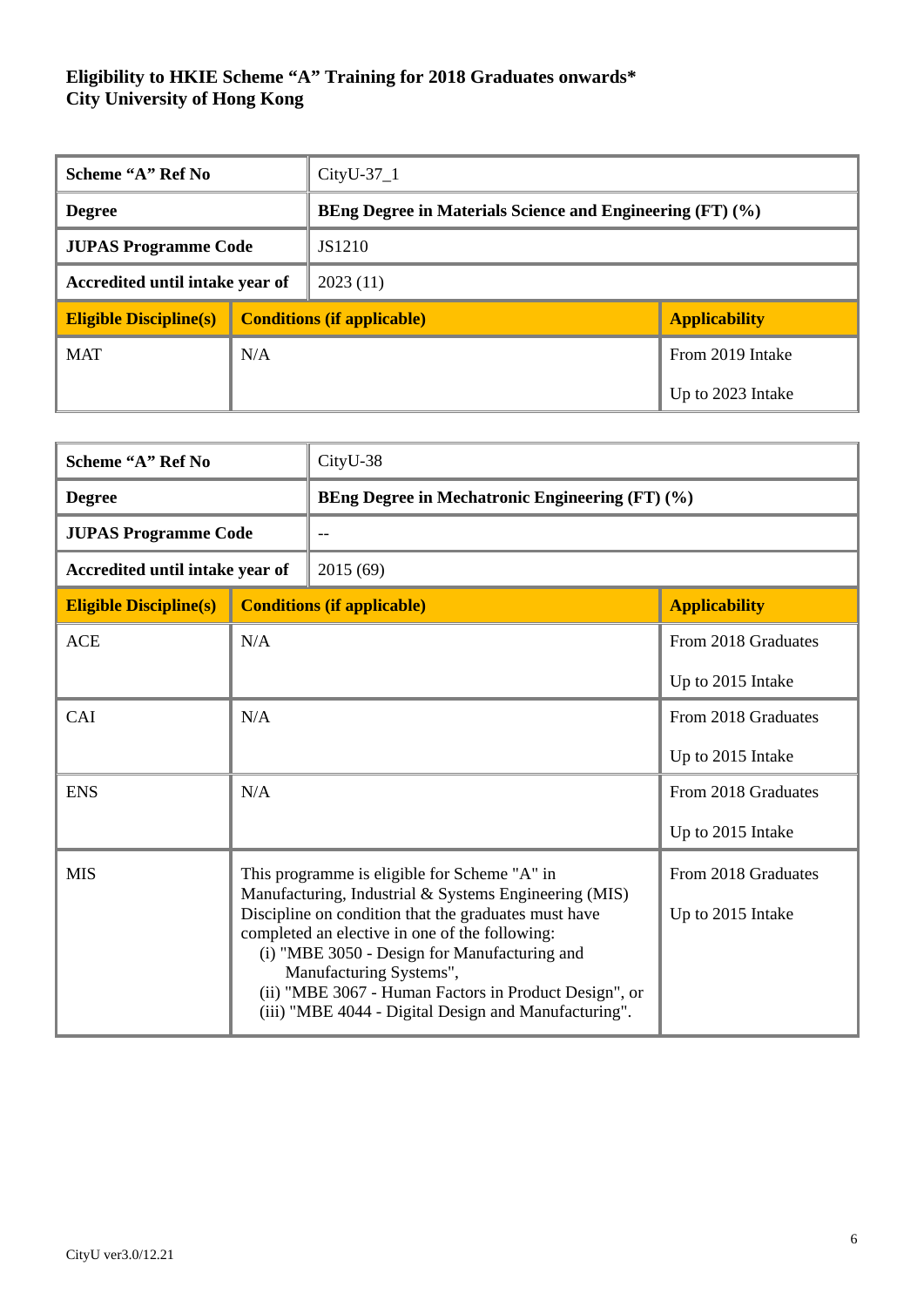| Scheme "A" Ref No               |     | CityU-39                                                  |                      |
|---------------------------------|-----|-----------------------------------------------------------|----------------------|
| <b>Degree</b>                   |     | BEng Degree in Manufacturing Systems Engineering (FT) (%) |                      |
| <b>JUPAS Programme Code</b>     |     | --                                                        |                      |
| Accredited until intake year of |     | 2015(5)(69)                                               |                      |
| <b>Eligible Discipline(s)</b>   |     | <b>Conditions (if applicable)</b>                         | <b>Applicability</b> |
| <b>ACE</b>                      | N/A |                                                           | From 2018 Graduates  |
|                                 |     |                                                           | Up to 2015 Intake    |
| <b>MIS</b>                      | N/A |                                                           | From 2018 Graduates  |
|                                 |     |                                                           | Up to 2015 Intake    |

| Scheme "A" Ref No               |                                                                                                                                                                                            | $CityU-40$                        |                                                         |  |
|---------------------------------|--------------------------------------------------------------------------------------------------------------------------------------------------------------------------------------------|-----------------------------------|---------------------------------------------------------|--|
| <b>Degree</b>                   |                                                                                                                                                                                            |                                   | <b>BEng Degree in Nuclear and Risk Engineering (FT)</b> |  |
| <b>JUPAS Programme Code</b>     |                                                                                                                                                                                            | JS1692                            |                                                         |  |
| Accredited until intake year of |                                                                                                                                                                                            | 2023                              |                                                         |  |
| <b>Eligible Discipline(s)</b>   |                                                                                                                                                                                            | <b>Conditions (if applicable)</b> | <b>Applicability</b>                                    |  |
| <b>ENY</b>                      | Graduates of this programme are eligible for Energy (ENY)<br>Scheme "A" Discipline on condition that they must have<br>completed the elective course "MBE 4010 - Dynamics and<br>Control". |                                   | 2018 to 2019 Graduates                                  |  |
|                                 | N/A                                                                                                                                                                                        |                                   | From 2020 Graduates                                     |  |
|                                 |                                                                                                                                                                                            |                                   | Up to 2023 Intake                                       |  |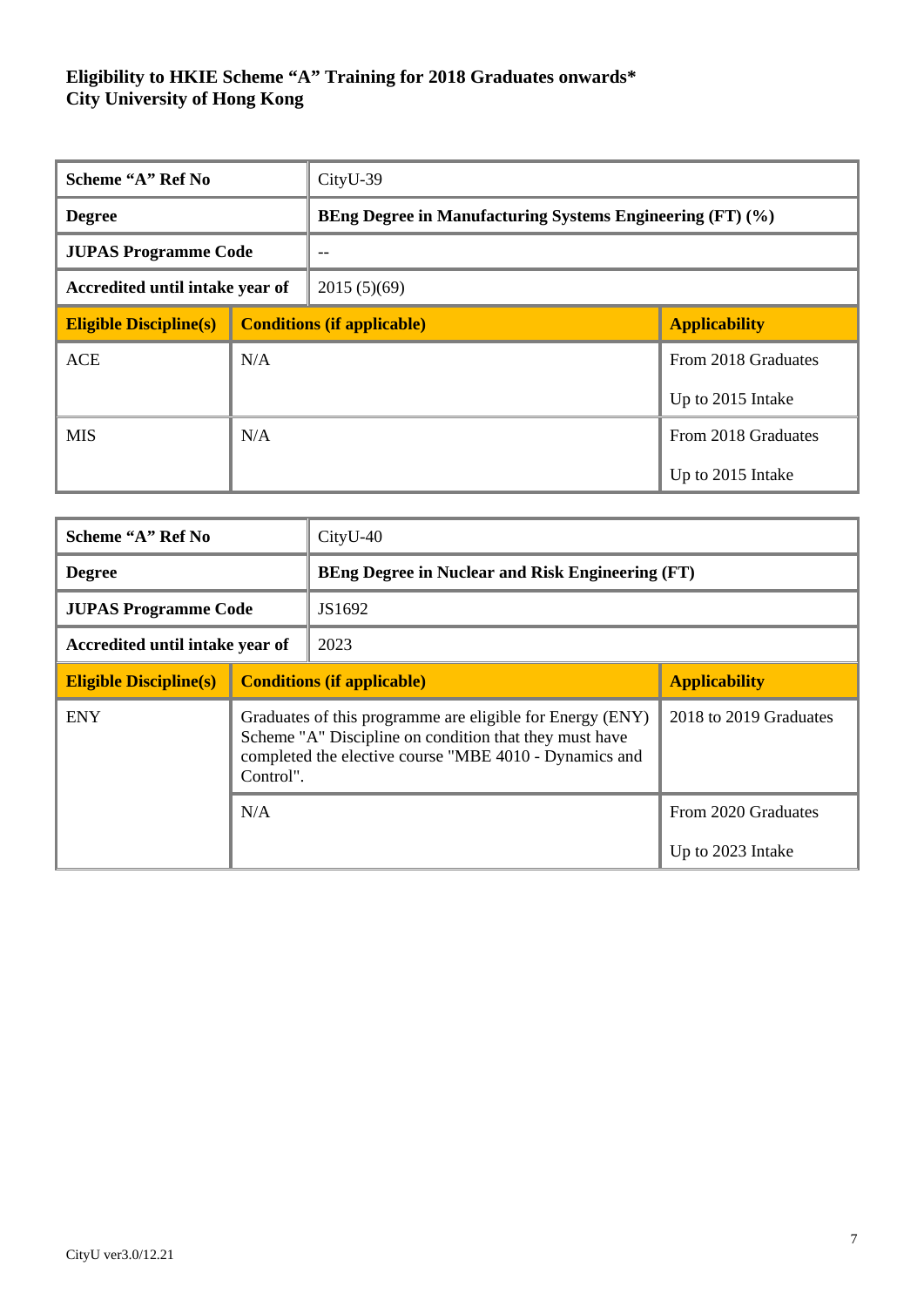| Scheme "A" Ref No               |                                                                                                                                                                                                                                                                                                                                                                                                                                                                                                                                                                                                                                                                                                                                                                                                                                                                                                                                                                 | CityU-41                                  |                                          |
|---------------------------------|-----------------------------------------------------------------------------------------------------------------------------------------------------------------------------------------------------------------------------------------------------------------------------------------------------------------------------------------------------------------------------------------------------------------------------------------------------------------------------------------------------------------------------------------------------------------------------------------------------------------------------------------------------------------------------------------------------------------------------------------------------------------------------------------------------------------------------------------------------------------------------------------------------------------------------------------------------------------|-------------------------------------------|------------------------------------------|
| <b>Degree</b>                   |                                                                                                                                                                                                                                                                                                                                                                                                                                                                                                                                                                                                                                                                                                                                                                                                                                                                                                                                                                 | <b>BEng Degree in Bioengineering (FT)</b> |                                          |
| <b>JUPAS Programme Code</b>     |                                                                                                                                                                                                                                                                                                                                                                                                                                                                                                                                                                                                                                                                                                                                                                                                                                                                                                                                                                 | $-$                                       |                                          |
| Accredited until intake year of |                                                                                                                                                                                                                                                                                                                                                                                                                                                                                                                                                                                                                                                                                                                                                                                                                                                                                                                                                                 |                                           |                                          |
| <b>Eligible Discipline(s)</b>   |                                                                                                                                                                                                                                                                                                                                                                                                                                                                                                                                                                                                                                                                                                                                                                                                                                                                                                                                                                 |                                           | <b>Applicability</b>                     |
| <b>BME</b>                      | <b>Conditions (if applicable)</b><br>The programme is eligible for Scheme "A" in Biomedical<br>(BME) discipline subject to the following top-up<br>conditions:<br>Department's confirmation on the graduates' satisfactory<br>completion of lectures concerning the following topics:<br>(I) Human Resources Management (HRM), leadership<br>and business operation and development<br>(II) Medical equipment / device / system:<br>- practical based practice, operation and safety<br>controls<br>- life cycle management<br>- project management and requirements<br>- design and manufacturing standards<br>- international standards<br>- nomenclature systems<br>- maintenance management<br>- regulation and harmonization<br>The above top-up conditions should be fulfilled before<br>completion of Scheme "A" training. The responsible<br>experience towards Corporate Membership would only be<br>counted after the conditions have been satisfied. |                                           | 2018 to 2019 Graduates                   |
| <b>BME</b>                      | N/A                                                                                                                                                                                                                                                                                                                                                                                                                                                                                                                                                                                                                                                                                                                                                                                                                                                                                                                                                             |                                           | From 2020 Graduates<br>Up to 2017 Intake |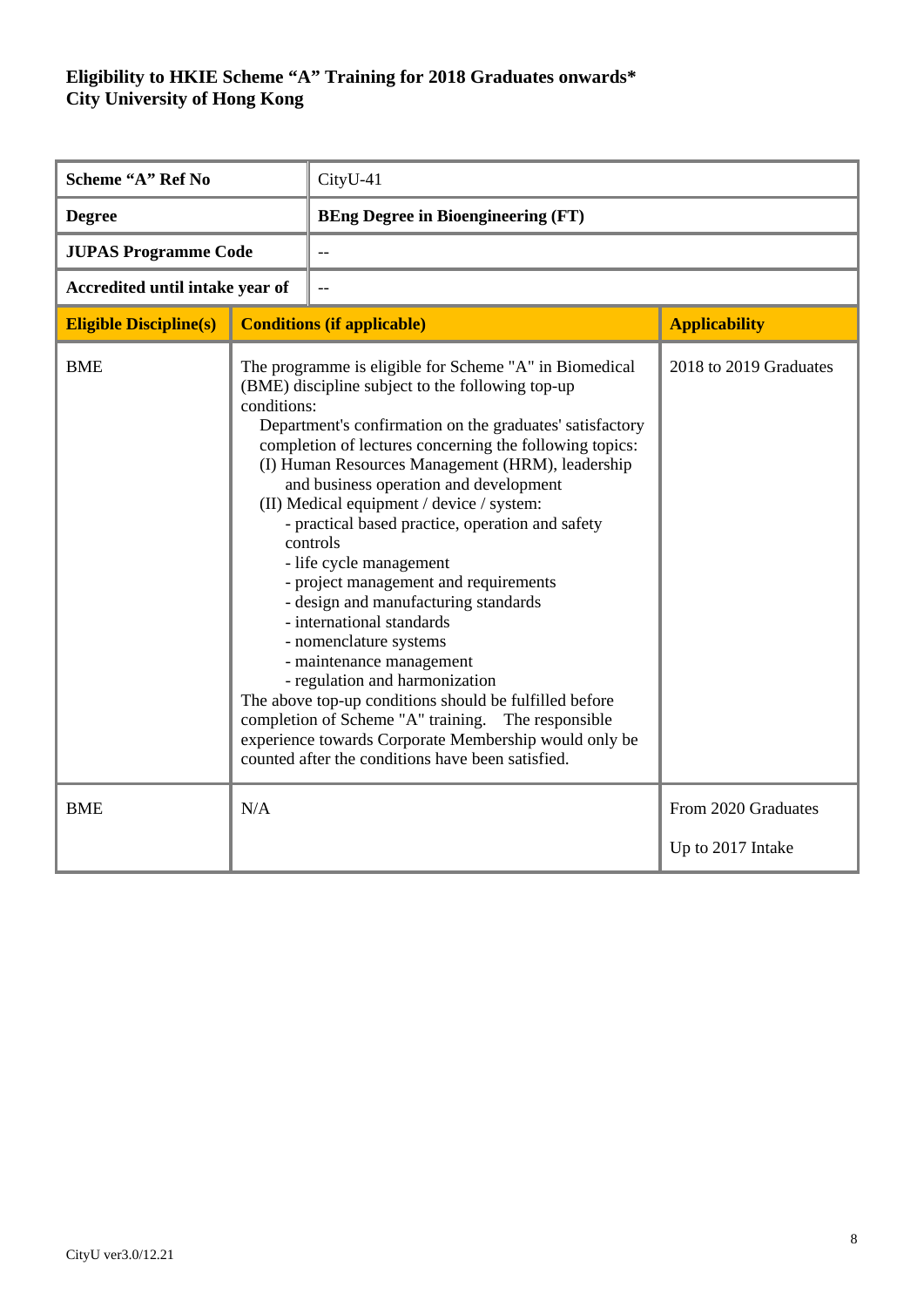| Scheme "A" Ref No               |     | $CityU-41_1$                                      |                      |
|---------------------------------|-----|---------------------------------------------------|----------------------|
| <b>Degree</b>                   |     | <b>BEng Degree in Biomedical Engineering (FT)</b> |                      |
| <b>JUPAS Programme Code</b>     |     | JS1211                                            |                      |
| Accredited until intake year of |     | 2023(79)                                          |                      |
| <b>Eligible Discipline(s)</b>   |     | <b>Conditions (if applicable)</b>                 | <b>Applicability</b> |
| <b>BME</b>                      | N/A |                                                   | From 2018 Intake     |
|                                 |     |                                                   | Up to 2023 Intake    |

| Scheme "A" Ref No                           |     | $CityU-42$                                               |                      |  |
|---------------------------------------------|-----|----------------------------------------------------------|----------------------|--|
| <b>Degree</b>                               |     | <b>BEng Degree in Total Quality Engineering (FT) (%)</b> |                      |  |
| <b>JUPAS Programme Code</b>                 |     | $-$                                                      |                      |  |
| Accredited until intake year of<br>2015(70) |     |                                                          |                      |  |
| <b>Eligible Discipline(s)</b>               |     | <b>Conditions (if applicable)</b>                        | <b>Applicability</b> |  |
| <b>MIS</b>                                  | N/A |                                                          | From 2018 Graduates  |  |
|                                             |     |                                                          | Up to 2015 Intake    |  |

| Scheme "A" Ref No               |                                   | CityU-43                                                                                                                                                                                                                                                                                                                                                                                                                                       |                                          |
|---------------------------------|-----------------------------------|------------------------------------------------------------------------------------------------------------------------------------------------------------------------------------------------------------------------------------------------------------------------------------------------------------------------------------------------------------------------------------------------------------------------------------------------|------------------------------------------|
| <b>Degree</b>                   |                                   | BEng Degree in e-Logistics and Technology Management (FT) (%)                                                                                                                                                                                                                                                                                                                                                                                  |                                          |
| <b>JUPAS Programme Code</b>     |                                   |                                                                                                                                                                                                                                                                                                                                                                                                                                                |                                          |
| Accredited until intake year of |                                   | 2015 (70)                                                                                                                                                                                                                                                                                                                                                                                                                                      |                                          |
| <b>Eligible Discipline(s)</b>   | <b>Conditions (if applicable)</b> |                                                                                                                                                                                                                                                                                                                                                                                                                                                | <b>Applicability</b>                     |
| INF                             | completed:<br>decision.           | This programme is eligible for Scheme "A" in Information<br>(INF) Discipline on condition that the graduates must have<br>(1) "MBE 3066 - Material Handling and Tracking<br>Technologies Workshop", and<br>$(2)$ a project* with substantial IT content.<br>* Project details such as the topic and abstract should be<br>submitted with the trainee registration (Form TD2). Each<br>case shall be referred to the Panel for final review and | From 2018 Graduates<br>Up to 2015 Intake |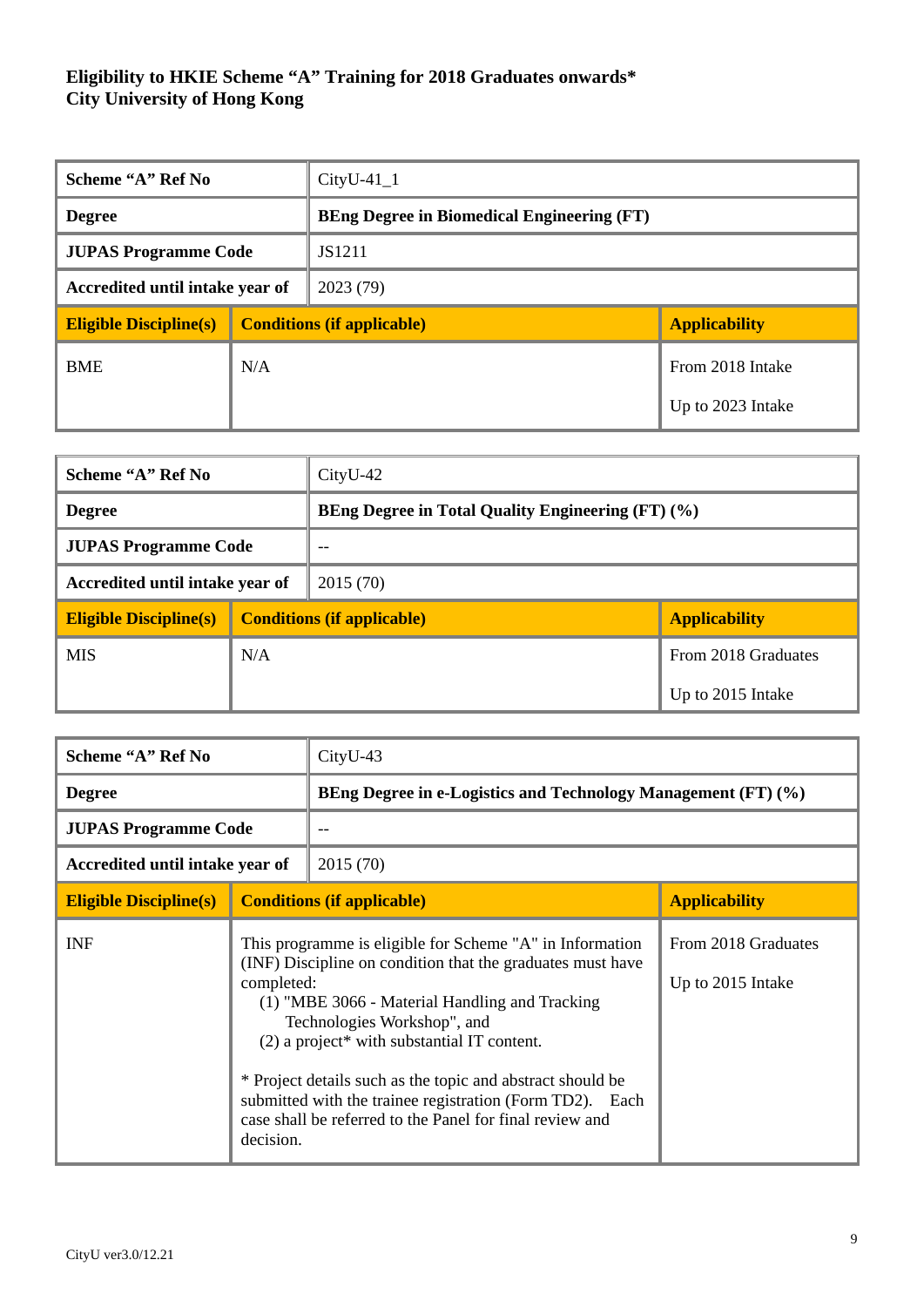| Scheme "A" Ref No               |                                                                                                                                                                                                                                                                                                                                                                                                            | CityU-43  |                                                               |  |
|---------------------------------|------------------------------------------------------------------------------------------------------------------------------------------------------------------------------------------------------------------------------------------------------------------------------------------------------------------------------------------------------------------------------------------------------------|-----------|---------------------------------------------------------------|--|
| <b>Degree</b>                   |                                                                                                                                                                                                                                                                                                                                                                                                            |           | BEng Degree in e-Logistics and Technology Management (FT) (%) |  |
| <b>JUPAS Programme Code</b>     |                                                                                                                                                                                                                                                                                                                                                                                                            |           |                                                               |  |
| Accredited until intake year of |                                                                                                                                                                                                                                                                                                                                                                                                            | 2015 (70) |                                                               |  |
| <b>Eligible Discipline(s)</b>   | <b>Conditions (if applicable)</b>                                                                                                                                                                                                                                                                                                                                                                          |           | <b>Applicability</b>                                          |  |
| <b>LTE</b>                      | N/A                                                                                                                                                                                                                                                                                                                                                                                                        |           | From 2018 Graduates                                           |  |
|                                 |                                                                                                                                                                                                                                                                                                                                                                                                            |           | Up to 2015 Intake                                             |  |
| <b>MIS</b>                      | This programme is eligible for Scheme "A" in<br>Manufacturing, Industrial & Systems Engineering (MIS)<br>Discipline on condition that the graduates must have<br>completed three credits of one of the following electives:<br>(i) "SEEM 3034 - Work Design",<br>(ii) "SEEM 3102 - Quality Engineering",<br>(iii) "SEEM 3062 - Quality Engineering I", or<br>(iv) "CS 3483 - Multimodal Interface Design". |           | From 2018 Graduates<br>Up to 2015 Intake                      |  |

| Scheme "A" Ref No               |                                   | $CityU-44$                                                                                 |                      |
|---------------------------------|-----------------------------------|--------------------------------------------------------------------------------------------|----------------------|
| <b>Degree</b>                   |                                   | BEng Degree in Industrial Engineering and Engineering Management<br>$(FT)$ $(\frac{9}{6})$ |                      |
| <b>JUPAS Programme Code</b>     |                                   | --                                                                                         |                      |
| Accredited until intake year of |                                   | 2015(6)(70)                                                                                |                      |
| <b>Eligible Discipline(s)</b>   | <b>Conditions (if applicable)</b> |                                                                                            | <b>Applicability</b> |
| <b>MIS</b>                      | N/A                               |                                                                                            | From 2018 Graduates  |
|                                 |                                   |                                                                                            | Up to 2015 Intake    |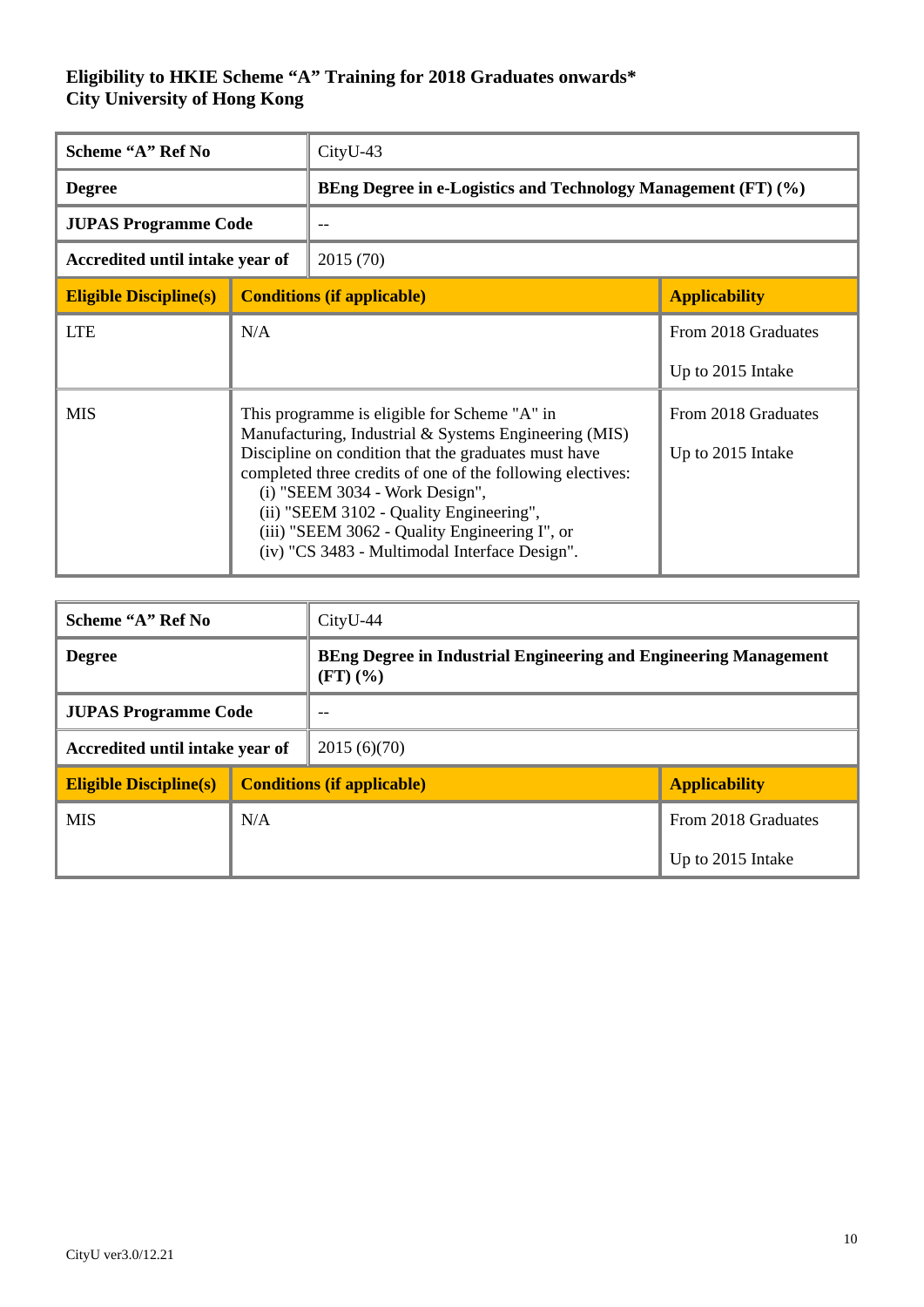| Scheme "A" Ref No               |                                                                                                                                                                                                                           | CityU-45                                          |                      |  |
|---------------------------------|---------------------------------------------------------------------------------------------------------------------------------------------------------------------------------------------------------------------------|---------------------------------------------------|----------------------|--|
| <b>Degree</b>                   |                                                                                                                                                                                                                           | BEng Degree in Architectural Engineering (FT) (%) |                      |  |
| <b>JUPAS Programme Code</b>     |                                                                                                                                                                                                                           | JS1201                                            |                      |  |
| Accredited until intake year of |                                                                                                                                                                                                                           | 2021(12)                                          |                      |  |
| <b>Eligible Discipline(s)</b>   |                                                                                                                                                                                                                           | <b>Conditions (if applicable)</b>                 | <b>Applicability</b> |  |
| <b>BSS</b>                      | N/A                                                                                                                                                                                                                       |                                                   | From 2018 Graduates  |  |
|                                 |                                                                                                                                                                                                                           |                                                   | Up to 2021 Intake    |  |
| <b>ENY</b>                      | N/A                                                                                                                                                                                                                       |                                                   | From 2018 Graduates  |  |
|                                 |                                                                                                                                                                                                                           |                                                   | Up to 2021 Intake    |  |
| <b>FRE</b>                      | N/A                                                                                                                                                                                                                       |                                                   | From 2018 Graduates  |  |
|                                 | Remarks: please refer to the "Admission Requirements for<br>the Fire Discipline" from Downloads - Membership for the<br>top-up requirements to be fulfilled before applying to the<br>class of Member in Fire Discipline. |                                                   | Up to 2021 Intake    |  |

| Scheme "A" Ref No               |                                                                                                                                                                                                                                          | CityU-46                                                                                                                                                                     |                                          |  |
|---------------------------------|------------------------------------------------------------------------------------------------------------------------------------------------------------------------------------------------------------------------------------------|------------------------------------------------------------------------------------------------------------------------------------------------------------------------------|------------------------------------------|--|
| <b>Degree</b>                   |                                                                                                                                                                                                                                          | <b>BEng Degree in Civil Engineering (with streams in Structural</b><br><b>Engineering / Construction Management / Infrastructure and</b><br>Urbanism) $(FT)$ $(\frac{6}{6})$ |                                          |  |
| <b>JUPAS Programme Code</b>     |                                                                                                                                                                                                                                          | JS1201                                                                                                                                                                       |                                          |  |
| Accredited until intake year of |                                                                                                                                                                                                                                          | 2021(14)                                                                                                                                                                     |                                          |  |
| <b>Eligible Discipline(s)</b>   | <b>Conditions (if applicable)</b>                                                                                                                                                                                                        |                                                                                                                                                                              | <b>Applicability</b>                     |  |
| BUD (for all streams)           | N/A<br>Remarks: please refer to the "Admission Requirements for<br>the Building Discipline" from Downloads - Membership<br>for the top-up requirements to be fulfilled before applying<br>to the class of Member in Building Discipline. |                                                                                                                                                                              | From 2018 Graduates<br>Up to 2021 Intake |  |
| CVL (for all streams)           | N/A                                                                                                                                                                                                                                      |                                                                                                                                                                              | From 2018 Graduates<br>Up to 2021 Intake |  |
| GEL (for all streams)           | N/A                                                                                                                                                                                                                                      |                                                                                                                                                                              | From 2018 Graduates<br>Up to 2021 Intake |  |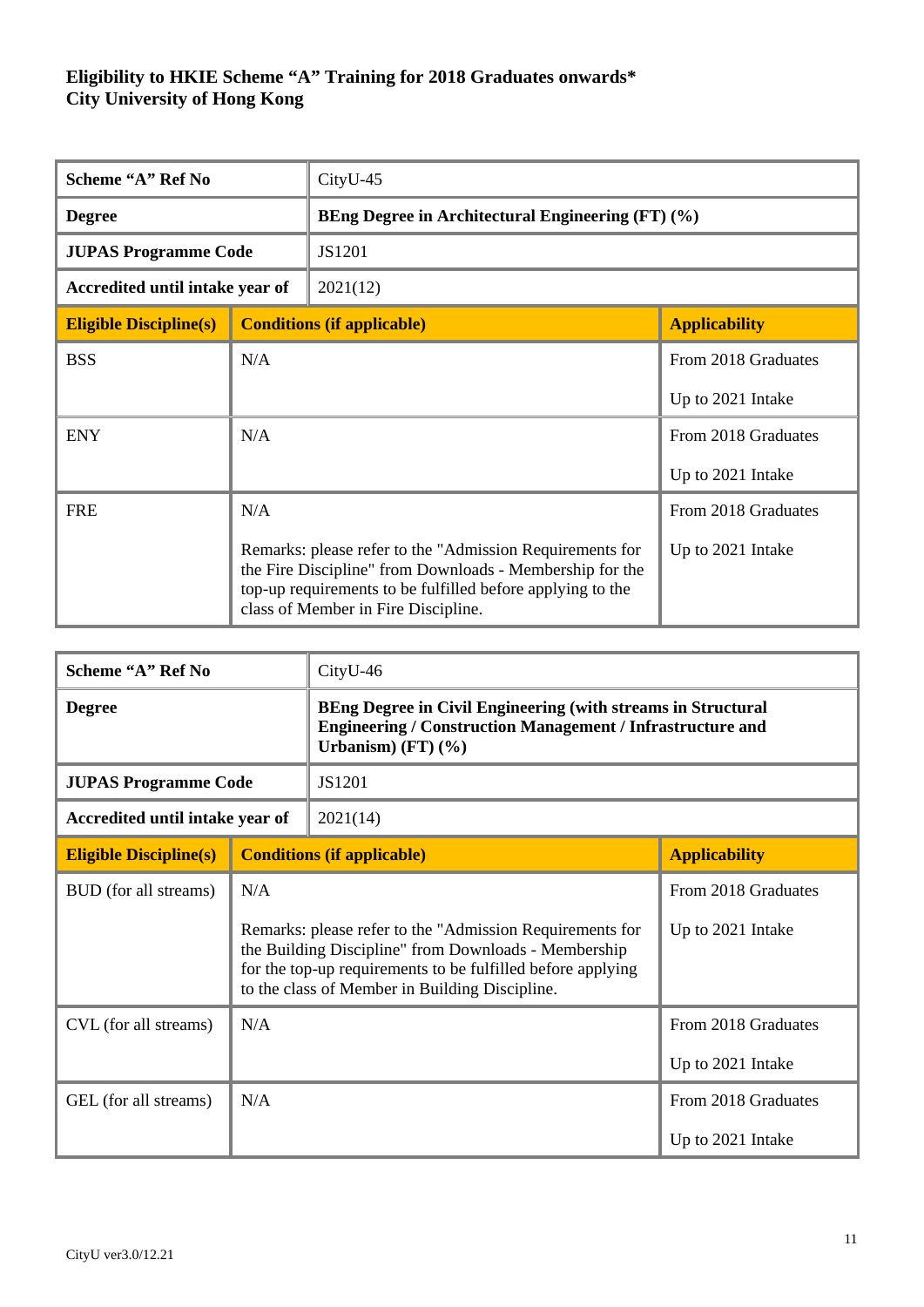| Scheme "A" Ref No                                                 |           | CityU-46                                                                                                                                                                                                                                                                                                                                                                                                                                                                                                                                                                  |                                          |
|-------------------------------------------------------------------|-----------|---------------------------------------------------------------------------------------------------------------------------------------------------------------------------------------------------------------------------------------------------------------------------------------------------------------------------------------------------------------------------------------------------------------------------------------------------------------------------------------------------------------------------------------------------------------------------|------------------------------------------|
| <b>Degree</b>                                                     |           | <b>BEng Degree in Civil Engineering (with streams in Structural</b><br><b>Engineering / Construction Management / Infrastructure and</b><br>Urbanism) $(FT)$ $(\frac{9}{6})$                                                                                                                                                                                                                                                                                                                                                                                              |                                          |
| <b>JUPAS Programme Code</b>                                       |           | JS1201                                                                                                                                                                                                                                                                                                                                                                                                                                                                                                                                                                    |                                          |
| Accredited until intake year of                                   |           | 2021(14)                                                                                                                                                                                                                                                                                                                                                                                                                                                                                                                                                                  |                                          |
| <b>Eligible Discipline(s)</b>                                     |           | <b>Conditions (if applicable)</b>                                                                                                                                                                                                                                                                                                                                                                                                                                                                                                                                         | <b>Applicability</b>                     |
| LTE (for<br>Infrastructure and<br><b>Urbanism Stream</b><br>only) |           | From 2018 Graduates<br>This programme is eligible for Scheme "A" in Logistics $\&$<br>Transportation (LTE) Discipline on condition that the<br>graduates must have completed "CA 2676 - Transportation<br>Up to 2021 Intake<br>Engineering" and "CA 3707 - Transportation Modelling".                                                                                                                                                                                                                                                                                     |                                          |
| STL (for Structural<br><b>Engineering Stream</b><br>only)         | decision. | Graduates of this programme are eligible for Structural<br>(STL) Scheme "A" Discipline on condition that they have<br>completed any one of following courses:<br>(i) "CA 4644 - Wind and Earthquake Engineering",<br>(ii) "CA 4682 - Advanced Geotechnical and Foundation<br>Engineering", or<br>(iii) "CA 4516 - Final Year Project*", which must be in<br>structural engineering.<br>* Project details such as the topic and abstract should be<br>submitted with the trainee registration (Form TD2). Each<br>case shall be referred to the Panel for final review and | From 2018 Graduates<br>Up to 2021 Intake |

| Scheme "A" Ref No               |                                                                                                                                                                                                                                                                                                                                                                                                                                                                                                                                                                                 | CityU-47                                                         |                                          |
|---------------------------------|---------------------------------------------------------------------------------------------------------------------------------------------------------------------------------------------------------------------------------------------------------------------------------------------------------------------------------------------------------------------------------------------------------------------------------------------------------------------------------------------------------------------------------------------------------------------------------|------------------------------------------------------------------|------------------------------------------|
| <b>Degree</b>                   |                                                                                                                                                                                                                                                                                                                                                                                                                                                                                                                                                                                 | <b>BEng Degree in Environmental Science and Engineering (FT)</b> |                                          |
| <b>JUPAS Programme Code</b>     |                                                                                                                                                                                                                                                                                                                                                                                                                                                                                                                                                                                 | JS1051                                                           |                                          |
| Accredited until intake year of |                                                                                                                                                                                                                                                                                                                                                                                                                                                                                                                                                                                 | Provisional                                                      |                                          |
| <b>Eligible Discipline(s)</b>   |                                                                                                                                                                                                                                                                                                                                                                                                                                                                                                                                                                                 | <b>Conditions (if applicable)</b>                                | <b>Applicability</b>                     |
| <b>BSS</b>                      | This programme is eligible for Scheme "A" in BSS<br>Discipline on condition that the graduates must have<br>completed all elective courses listed as follows:<br>i) "CA 3712 - Electrical Services"<br>ii) "CA 3722 - HVAC Engineering"<br>iii) "CA 3732 - Fire Engineering and Piped Services"<br>iv) "CA 4718 - Power Electronics and Lighting<br>Controls"<br>v) "CA 4737 - Fire Science and Modelling"<br>vi) "SEE 2001 - Electromagnetic Principles for Energy<br>Engineers"<br>vii) "SEE 3103 - Energy Efficiency for Buildings"<br>viii) "SEE 4024 - Project Management" |                                                                  | From 2019 Intake<br>Up to 2022 Graduates |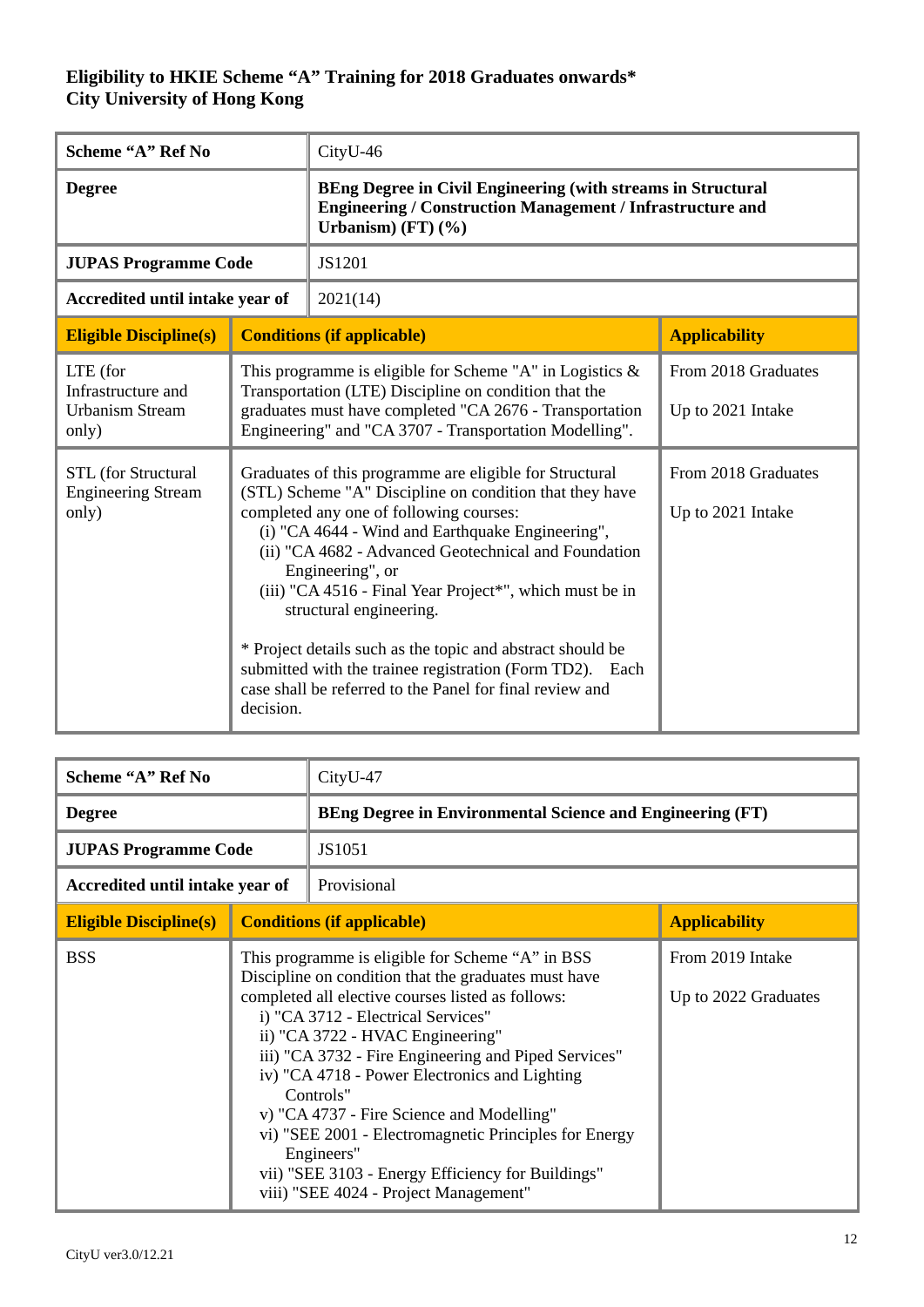| Scheme "A" Ref No               |                                   | $CityU-47$                                                       |                      |
|---------------------------------|-----------------------------------|------------------------------------------------------------------|----------------------|
| <b>Degree</b>                   |                                   | <b>BEng Degree in Environmental Science and Engineering (FT)</b> |                      |
| <b>JUPAS Programme Code</b>     |                                   | JS1051                                                           |                      |
| Accredited until intake year of |                                   | Provisional                                                      |                      |
| <b>Eligible Discipline(s)</b>   | <b>Conditions (if applicable)</b> |                                                                  | <b>Applicability</b> |
| <b>ENV</b>                      | N/A                               |                                                                  | From 2017 Intake     |
|                                 |                                   |                                                                  | Up to 2022 Graduates |

| Scheme "A" Ref No               |                                                                                                                                                                                                                                                                                                                                                                                                                                                                                                                                        | CityU-48                                          |                                                   |
|---------------------------------|----------------------------------------------------------------------------------------------------------------------------------------------------------------------------------------------------------------------------------------------------------------------------------------------------------------------------------------------------------------------------------------------------------------------------------------------------------------------------------------------------------------------------------------|---------------------------------------------------|---------------------------------------------------|
| <b>Degree</b>                   |                                                                                                                                                                                                                                                                                                                                                                                                                                                                                                                                        | <b>BEng Degree in Mechanical Engineering (FT)</b> |                                                   |
| <b>JUPAS Programme Code</b>     |                                                                                                                                                                                                                                                                                                                                                                                                                                                                                                                                        | JS1207                                            |                                                   |
| Accredited until intake year of |                                                                                                                                                                                                                                                                                                                                                                                                                                                                                                                                        | 2025 (71)                                         |                                                   |
| <b>Eligible Discipline(s)</b>   | <b>Conditions (if applicable)</b>                                                                                                                                                                                                                                                                                                                                                                                                                                                                                                      |                                                   | <b>Applicability</b>                              |
| <b>ACE</b>                      | N/A                                                                                                                                                                                                                                                                                                                                                                                                                                                                                                                                    |                                                   | From 2016 Intake                                  |
|                                 |                                                                                                                                                                                                                                                                                                                                                                                                                                                                                                                                        |                                                   | Up to 2025 Intake                                 |
| CAI                             | N/A                                                                                                                                                                                                                                                                                                                                                                                                                                                                                                                                    |                                                   | From 2016 Intake                                  |
|                                 |                                                                                                                                                                                                                                                                                                                                                                                                                                                                                                                                        |                                                   | Up to 2025 Intake                                 |
| <b>MCL</b>                      | N/A                                                                                                                                                                                                                                                                                                                                                                                                                                                                                                                                    |                                                   | From 2016 Intake                                  |
|                                 |                                                                                                                                                                                                                                                                                                                                                                                                                                                                                                                                        |                                                   | Up to 2025 Intake                                 |
| <b>MIS</b>                      | This programme is eligible for Scheme "A" in<br>Manufacturing, Industrial & Systems Engineering (MIS)<br>Discipline on condition that the graduates must have<br>completed the following elective groups:<br>Group 1: "SEEM 3102 - Quality Engineering"<br>Group 2: "SEEM 4064 - Reliability Engineering"<br>Group 3: "SEEM 4024 - Project Management" or "SEEM<br>4025 - Quality Systems and Management" or<br>"SEEM 4043 / SEEM 4106 - Global Operations<br>Management / Operations Management of<br>Production and Service Systems" |                                                   | <b>First Cohort of Graduates</b><br>$(2020)$ only |